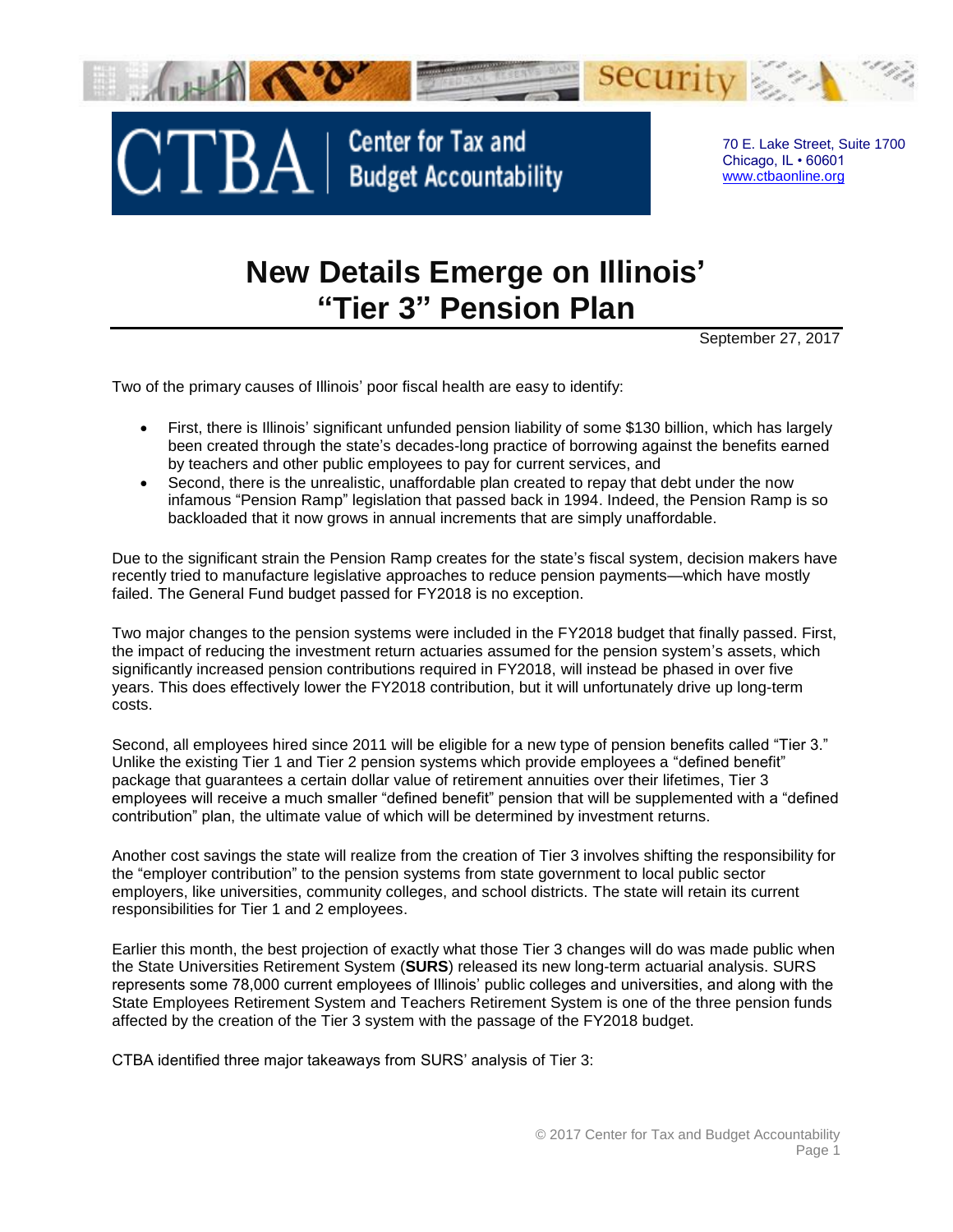## **1. Public employers, such as colleges and universities, will be hit with major additional costs.**

The previously referenced cost shift was a key part of the state's FY2018 pension changes. Unlike with other workers, if Tier 3 employees' contributions don't cover all the costs associated with their benefits, local employers—and not the state—will be responsible for making up the difference.

Many observers had assumed that Tier 3's much smaller benefits package would be entirely paid for by employee contributions. That's not what SURS' analysis found, however. Its actuaries concluded that Tier 3's "normal cost" — the amount of money the system would need to invest each year to pay for the benefits its employees earn—will become larger than employee contributions in FY2020, with the gap widening over the next decade. By FY2027, Tier 3 employee contributions cover just 80 percent of Tier 3 normal costs. Local employers—that is, public colleges and universities—will have to make up the difference.





This means that local employers' Tier 3 costs may become substantially higher than anticipated. Previously, it had appeared that employers would need to make pension contributions in an amount equal to 4 percent of the total wages of their Tier 3 employees: at least 2 percent towards the defined contribution plan, and another 2 percent towards the defined benefit plan beginning in FY2021. (The purpose of the DB employer contribution is not entirely clear, because it is in addition to the Tier 3 normal cost. The most likely explanation is that it is meant to help pay down already accrued pension debt.)

But SURS' projections suggest that these employers will also need to pay an additional amount to cover Tier 3's normal cost. This amount reaches a full additional percent of pay in FY2024—for a total of 5 percent of Tier 3 pay—and continues to grow thereafter.

## **2. Tier 3 employees will pay a significantly higher proportion of their salary towards pensions than current employees.**

Workers covered by SURS today pay 8 percent of their paychecks to the pension system. Those who opt into Tier 3, however, may see their pension contributions increase significantly. That's because the 6.2 percent cap on employee contributions only applies to the defined benefit portion of their retirement plans. Workers will also contribute 4 percent of their earnings towards the defined contribution portion. In other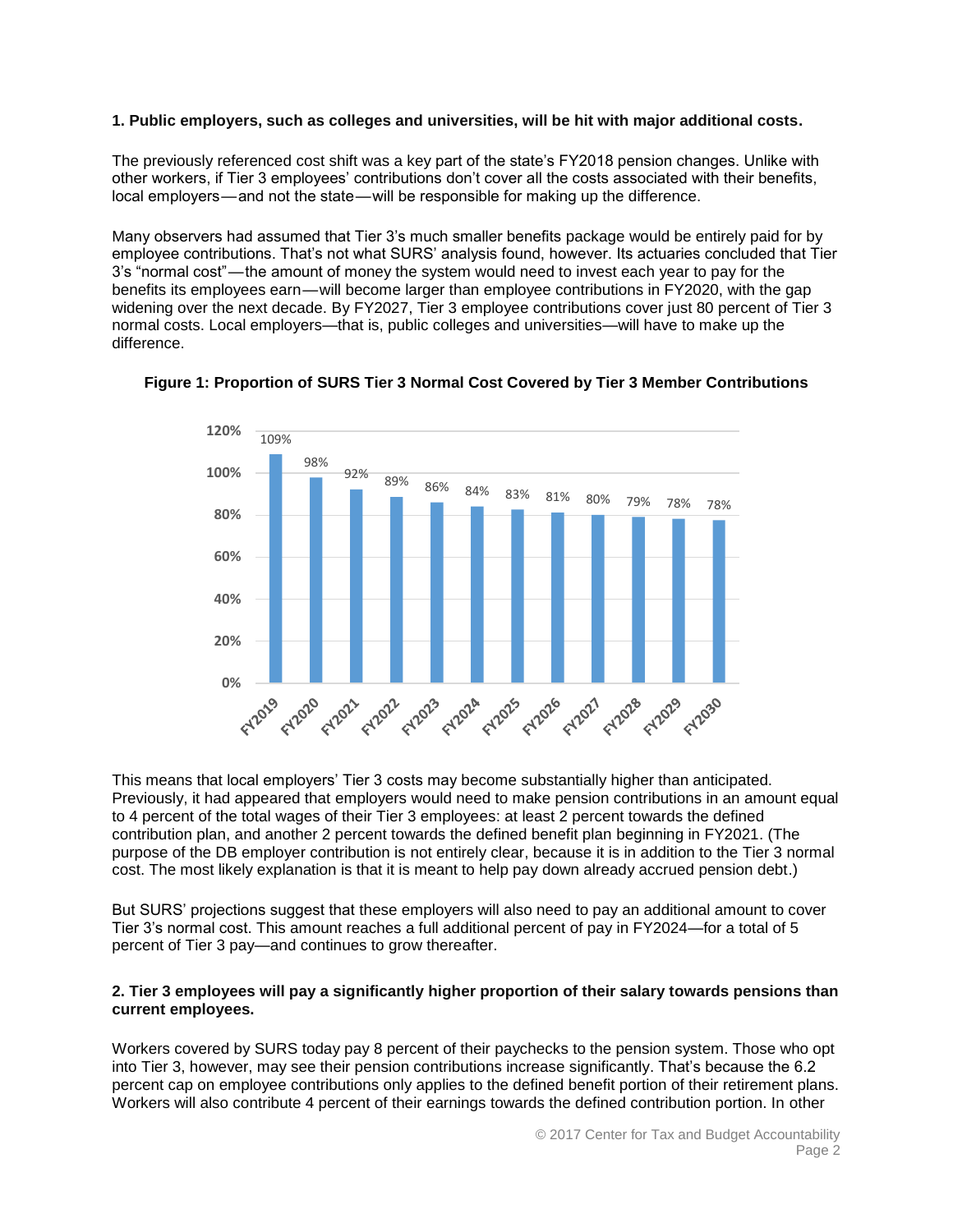words, Tier 3 employees could be paying up to 10.2 percent of their wages on their pensions. That may make Tier 3 a less attractive proposition to either existing employees hired since 2011 or all new employees, which happen to be the two employee groups with the option to join Tier 3 or remain in the defined-benefit Tier 2 plan. To state the obvious, if fewer employees choose Tier 3—which pays a lesser benefit and requires a greater employee contribution than the alternative—state government will not ultimately gain the savings from Tier 3 it initially predicted.

## **3. The state will reap some Tier 3 savings in FY2018 — but long-term savings are not transformational.**

Recent reports about Tier 3 have concluded that the pension systems will need at least a year or two to set up the defined contribution portion of the plan. In other words, Tier 3 will not be implemented for any employees in FY2018. Many observers assumed that meant that the state could not see any of the \$500 million in General Fund budget savings that were projected by both Republicans and Democrats from Tier 3.

But the SURS analysis suggests that isn't quite the case. Indeed, it finds that Tier 3 will produce \$61 million in savings for SURS in FY2018. According to SURS' report, these savings come from two sources: a reduction in anticipated benefits for Tier 2 employees expected to switch to Tier 3 when that option becomes available, and a technical change to the Tier 3 payroll cap.

For a variety of reasons, it is difficult to extrapolate from SURS' Tier 3 savings in FY2018 to make predictions about savings that TRS and SERS will be able to realize. But if the other two state systems affected by Tier 3 see proportional reductions in their FY2018 contributions, then the total Tier 3 savings to the state's General Fund budget would be about \$300 million. That would increase the FY2018 General Fund deficit by about \$200 million compared to the savings claimed by lawmakers.



**Figure 2: SURS Pension Contribution, Before and After FY2018 Budget Changes (\$ billions)**